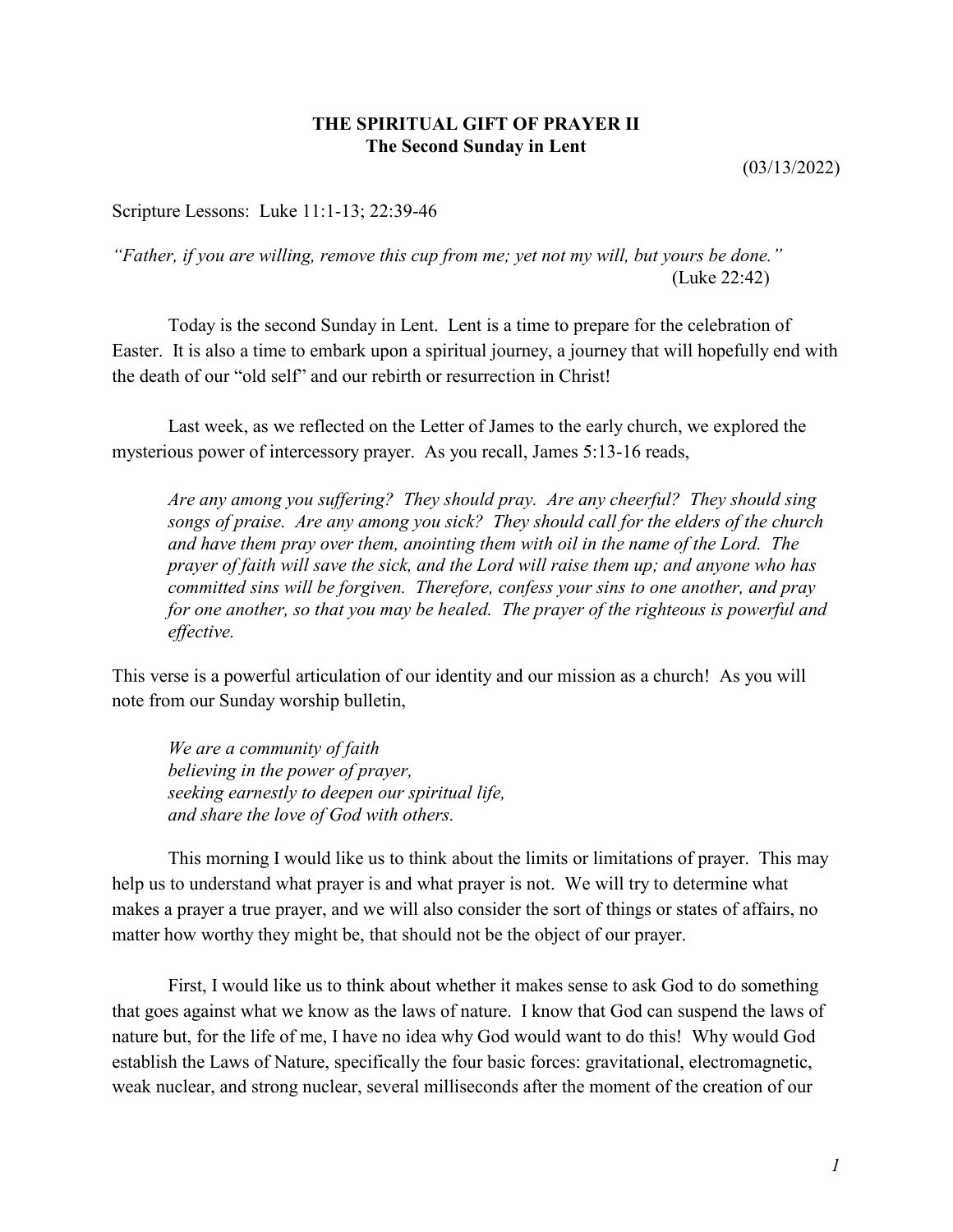universe in the Big Bang, which took place approximately 13.8 billion years ago, and then arbitrarily or capriciously set these laws aside?

I believe in miracles, but I do not believe that a miracle is the result of God setting aside the laws of nature in a specific situation. I believe that many of the events that we call miracles are not willful violations of the laws of nature by God; they are merely indications that we do not fully understand nature and the presence of God in the universe. This is how I understand the power of intercessory prayer--not as setting aside the conditions that govern the human body, that govern the process of healing, but as activating, strengthening, and empowering the healing process that is already present within us in a way that, from a secular perspective, might be viewed as mysterious or miraculous.

I don't think we can or should ask God to do something that is impossible. To do so would be setting God up for failure! Let me give you a facetious example of a prayer that is not only egocentric and self-serving, but also that asks God to accomplish something which is impossible.

Let's say that I park my car at a parking meter in Boston. I go about my business only to discover, several hours later, that I have forgotten to return to the car to put more money in the meter. As I hurry back to my car, I instinctively say a little prayer: "Please God, don't let me have a parking ticket!"

What is it that I am asking God to do? I may be asking God to reverse time. I know that time is subjective and, according to Einstein, relative, but no matter how much God may want to do this, and I can't imagine why God would want to do this or especially why God would want to do this to spare me the consequences of my own carelessness, it can't be done!

If there were no meter maids covering the street where I parked that day, there will be no ticket on my windshield when I return to the car. When I see the windshield with no piece of cardboard fastened to it by my windshield wipers, should I praise God? Should I thank God? I confess, with a certain degree of shame, that I have done this--I have whispered, "Thank you, God!" But I know deep down that God had nothing to do with my not receiving a ticket, that is unless we believe God micromanages the universe to such an extreme degree that God foreordains the paths that meter maids take on their daily rounds to spare Paul Sanderson from getting a ticket! I'm sorry, but that strikes me as excessively controlling and not just a little pathetic. I wouldn't be interested in worshiping such a God, for only a very weak and insecure God would need to be that controlling!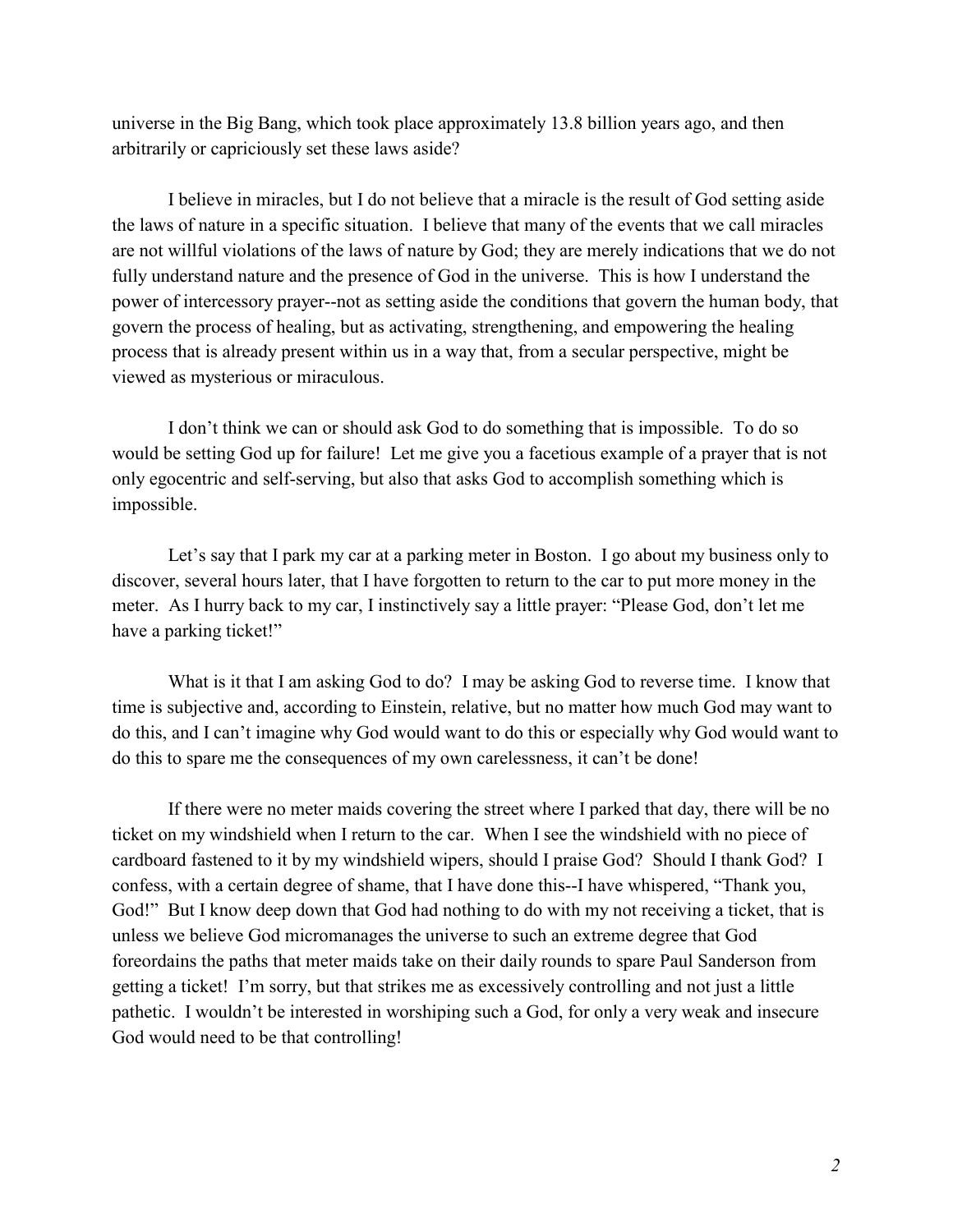The only other option is that the meter maid who was working that day on that street and at that hour did indeed ticket my car. If this happened, what do I expect God to do in response to my heartfelt prayer? Do I really think that God will not only miraculously remove the ticket from my windshield, but also somehow remove the record of it from the meter maid's ticket book? Such an expectation strikes me as bizarre!

Ok, I admit that this is a silly example, but I think it makes a point. We need to distinguish between what we want, what we desire, what we wish for, and the true object or focus of prayer. Instead of trying to involve God in the magical resolution of my self-induced predicament, I would have been better off to say that I *hope* I didn't get a ticket. It might also be a good idea to resolve to be more careful or responsible the next time I go to Boston!

Whether I happened to be ticketed or not ticketed on the day I mentioned is simply the luck of the draw. Sometimes I get a ticket when the meter has expired; sometimes I don't. I seriously doubt that the pattern is of any spiritual significance. In addition, I always feel a little sheepish when I ask God to spare me from the consequences of my own stupidity or carelessness. I know God loves me, but I am not sure why God would want to do this. A good and loving parent would not seek to spare his/her child from the consequences of the child's decisions, at least not if the parent wants to help the child grow!

I admit—this is a silly example. However, sometimes our desires are far more noble than my parking ticket example. For example, when I pray for someone who is struggling with cancer, is this a legitimate prayer? I believe it is. As I understand it, I am not asking God to set aside the rules of nature to save that person. I believe that my prayer strengthens the God-given power of healing that is already present within that person. My prayer is an affirmation of my deep metaphysical interconnectedness, my deep interrelatedness with the person through and in God. Prayer, *when it is deep and heartfelt*, to use James's words, can activate or strengthen the healing power that is already present within the person for whom I pray. Sometimes the strengthening of the already-present healing power within the person is enough to help him/her recover; sometimes it is not. Whether the person "recovers" (by my definition of recovery) or not, I believe that my prayer makes a difference.

Several years ago, in one of our study groups, we read a little book entitled *The Power of Prayer*. This book contains short reflections on prayer by distinguished spiritual leaders like Mother Teresa, Henri Nouwen, Dale Evans Rogers, Brooke Medicine Eagle, Jimmy Carter, and Billy Graham.

The preface to the book contains a quote from William Law. Law, who lived from 1686- 1761, was a clergyman of the Church of England and a fellow of Cambridge University. Law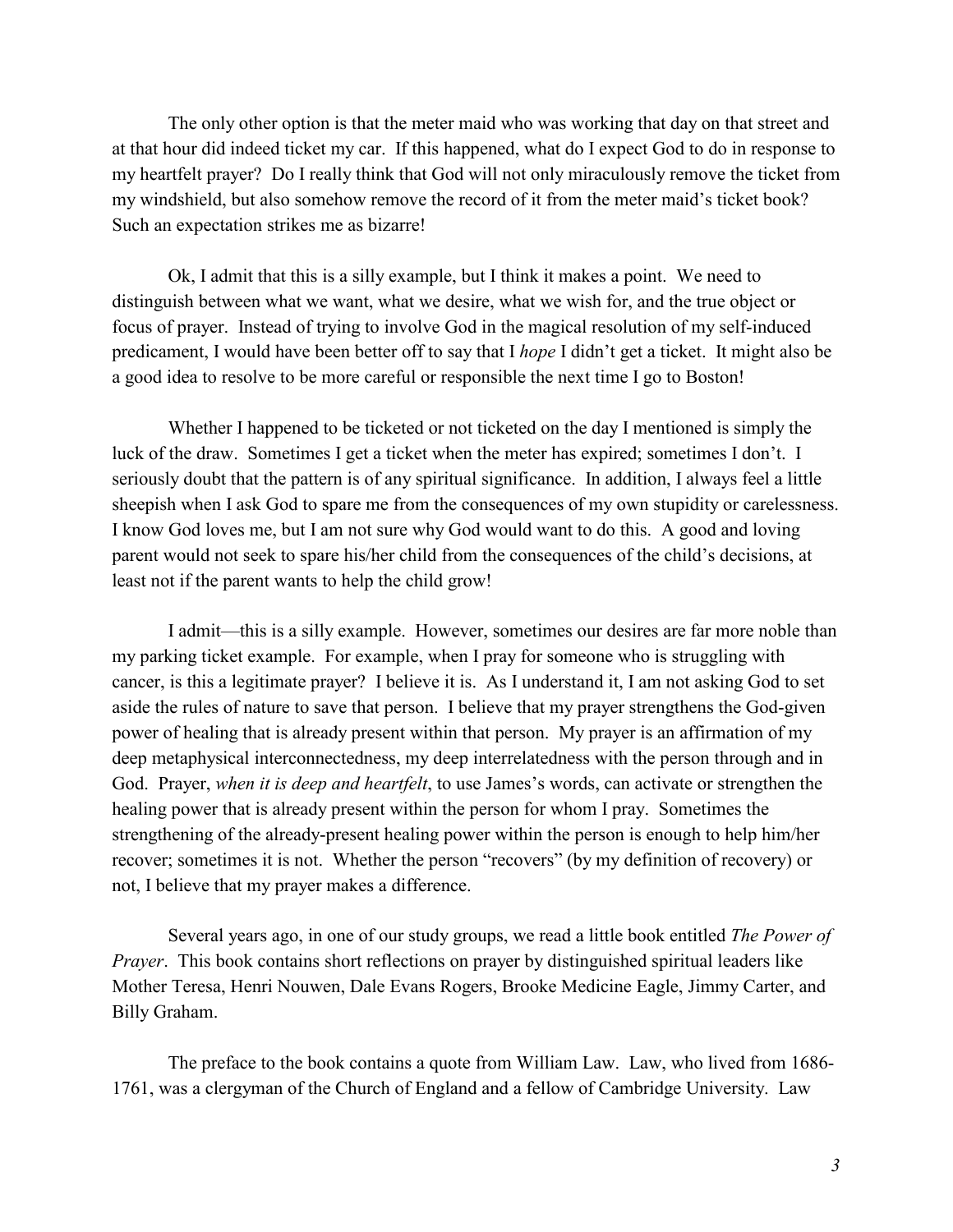was trying to breathe life into the increasingly empty religious forms and rituals of his day. This may be why he was quoted in a book that is trying to help people discover or rediscover the meaning and power of prayer.

Law tells us that prayer is a mighty instrument, "not for getting our will done in heaven, but for getting God's will done on earth." Think about it. Prayer is a mighty instrument not for getting our will done in heaven, but for getting God's will done on earth.

How can William Law's reflection help us distinguish true prayer from human desire, whether the desire be noble or less than noble? First, it is a warning against the use of prayer to bend God's will to ours, a warning to avoid the *hubris* that leads us to ask God to set aside the laws of nature to do this. When I pray that I didn't get a parking ticket, I am asking God to bow to me, to set aside the laws of nature and the needs of other people to make *my life* better or happier. This type of prayer is egocentric, perhaps even a little narcissistic; it is moving in the wrong direction. Instead of asking God to do what I think should be done, I should be asking God to help me do what I should do, and, more specifically, what God wills.

When Jesus tells us to pray that "God's will be done on earth as it is in heaven," Jesus is telling us that instead of thinking what it is that *we* want or need, we need to think about what it is that *God* wants and needs. If we can do this, then we can bend our will to God's. We can then pray with Jesus that not our will, but God's be done, because *if our prayer is a true prayer, God's will and ours will be the same.* Regarding Jesus' prayer that God's will be done on earth as it is in heaven, I don't find it helpful to think of earth in one place and heaven, where everyone lives according to God's will, in another. I find it helpful to remember that both heaven and earth are with us right here on earth. There are times when, through our lives or our prayer we are "in heaven," and there are times when we are not.

True prayer, if it involves the union of our will and God's, should lead to spiritual growth. It can help us grow in our understanding of God and deepen our relationship with God.

The educator Jean Piaget, in his attempt to help us understand the process of cognitive growth, has given us a way of thinking about our own psychological and spiritual growth. Piaget says that in our understanding of anything, we begin with a schema. A schema is a way of understanding, a concept, a picture. For example, for over 1500 years scientists followed the Egyptian mathematician and astronomer Ptolemy's understanding of the universe. Ptolemy's schema was geocentric; it placed the earth in the center of the universe. The sun, moon, and stars revolved around the earth. This became the basic teaching of the church, transmitted through Aristotle to Thomas Aquinas.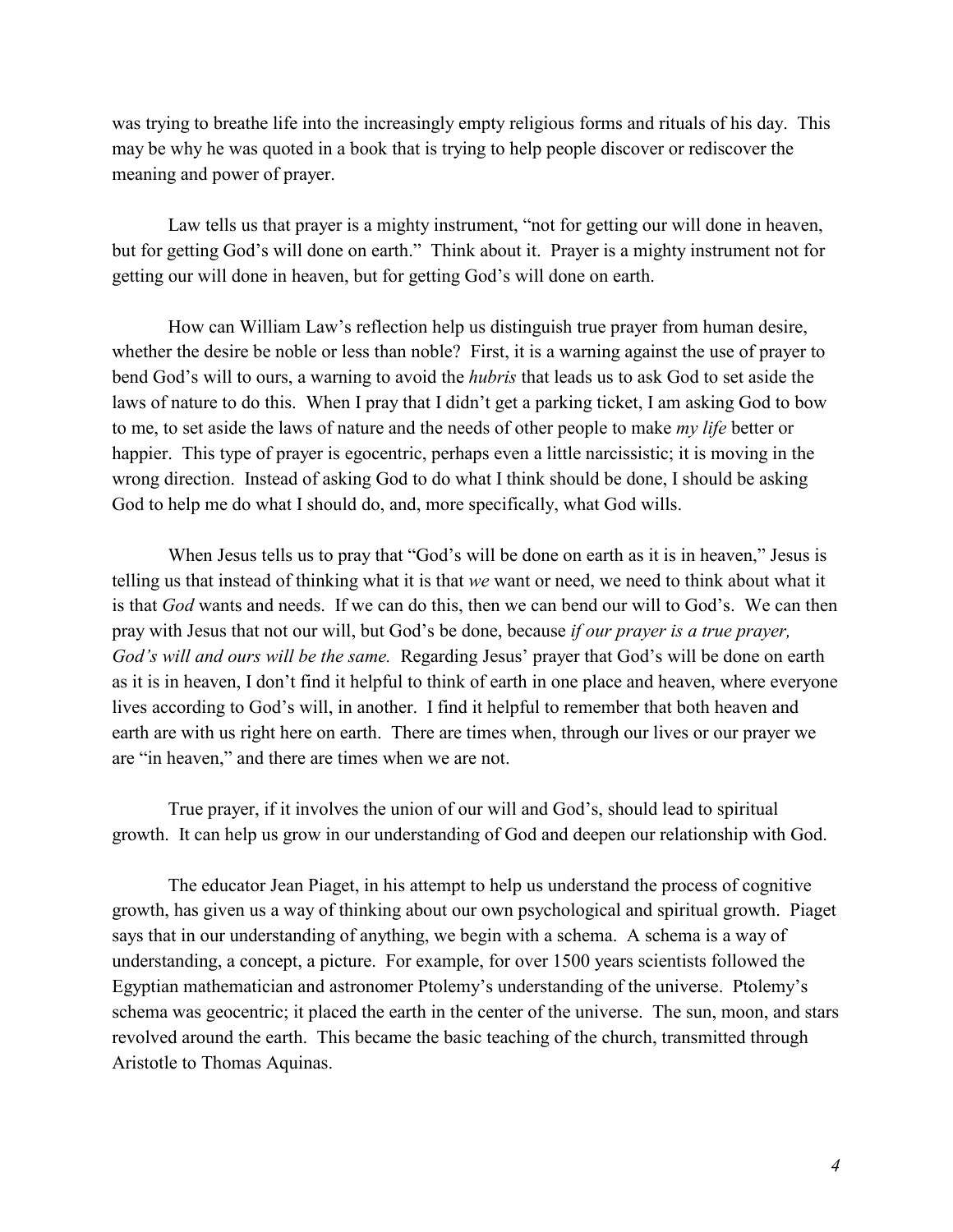Piaget says that as we move through life, we are confronted with certain data. It may be certain teachings; it may be our own life experience. If this data confirms our initial schema, if it is congruent with our schema, it is assimilated into the schema. This functions to make the schema stronger. If the data doesn't fit the schema, we are confronted with two options. First, we can discredit the data, which allows us to leave our initial schema intact. Or we can change or adapt our schema in such a way that it is able to include the new data. This is how we grow. This is how both the physical and the social sciences evolve. This is how medicine evolves.

Nicholas Copernicus, the Polish mathematician, astronomer, and priest who lived from 1473-1543, realized there were problems inherent in Ptolemy's geocentric schema. Copernicus believed that a heliocentric view of our solar system, where the earth and the other planets revolved around the sun, and moons revolved around each planet, solved these problems. However, because he feared the reprisal of the church, he did not allow his findings to be published until after his death. They were, however, picked up by Johannes Kepler, who realized that Copernicus was correct, but the orbits were elliptical, not circular, and then Galileo, who was able to prove that Copernicus and Kepler were correct through a telescope that he invented.

As we know, the religious and scientific authorities of Galileo's day refused to look through the telescope, fearing that the data would threaten their precious schema. In essence, they discredited the new data by calling it heretical. Under threat of being burned at the stake, Galileo recanted, though it is rumored that he muttered into his beard, "It really is the other way around"

Let's think about this process in relation to our schema, our concept of God and its implications for prayer.

You may remember Elizabeth Edwards, the wife of John Edwards, a senator from North Carolina and candidate for the Democratic nomination twenty years ago. Elizabeth was a brilliant, accomplished lawyer and activist (actually, I would rather have had her than her husband as president, but that's not the point).

Elizabeth, who died in 2010 of breast cancer, was a deeply religious person. During a time when she was in remission, probably around 2005, she was interviewed on one of the network stations. The interviewer, whose name I can't remember, asked Elizabeth to share something about her religious faith and the role it played in her life.

Elizabeth said that sometime early in her life she made a bargain with God, a bargain that she kept throughout her life. She promised God that she would be a good person, a good daughter, a good sister, a good friend, a good wife and mother. She would use her extraordinary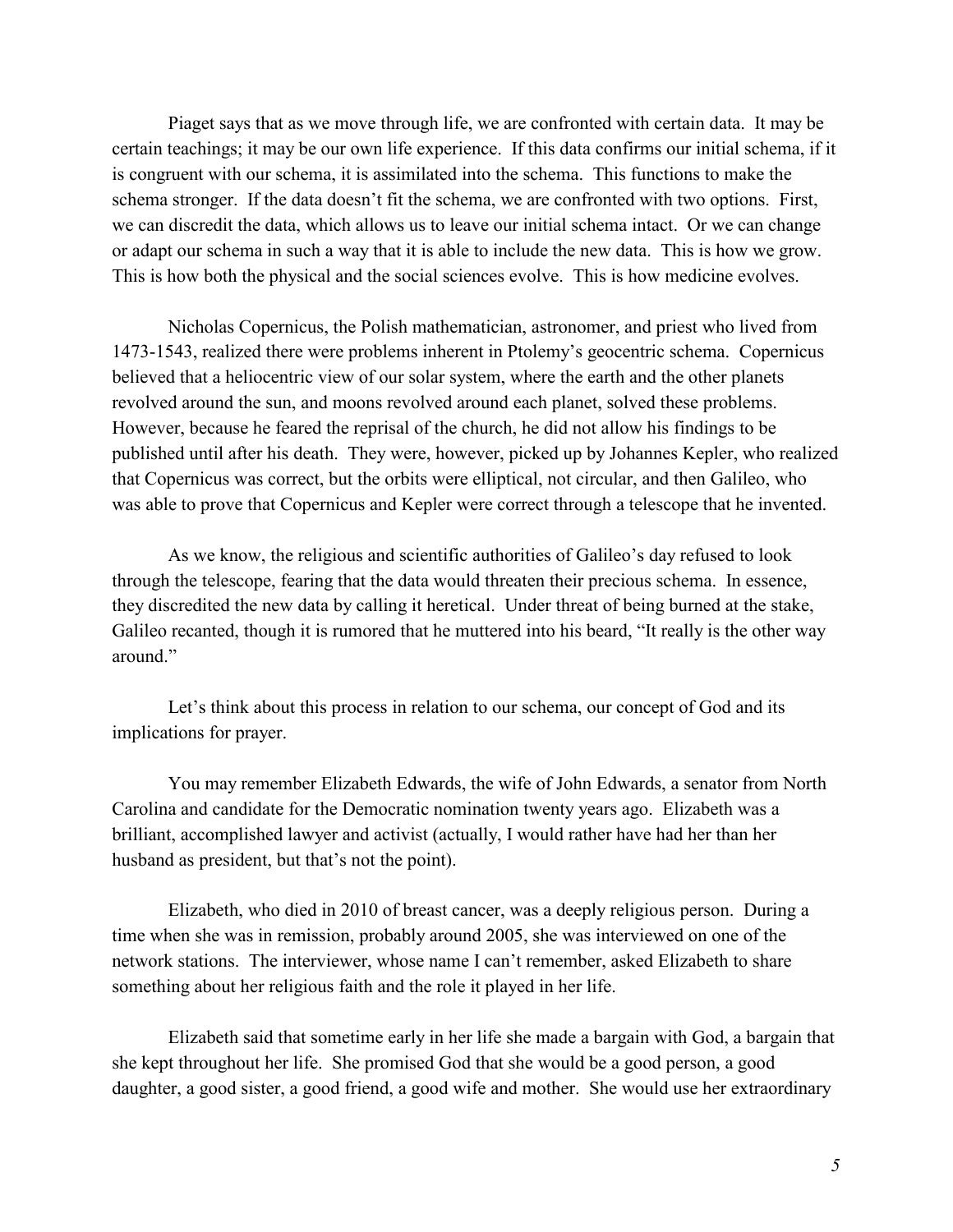gifts as a lawyer to help people. She was a born-again Christian, attended church regularly, and tithed (gave 10% of her total income to the church). She promised to devote her life to make this a better world. From everything I knew about this exceptional woman, she more than kept her part of the bargain.

In exchange for all this, Elizabeth told the interviewer, all God had to do was keep her and her loved ones safe.

We could call this bargain with God Elizabeth's schema; it revealed her understanding of her relationship with God and the role God was expected to play in her life. However, there were two problems. The first was the death of their teenage son in a tragic automobile accident. The second was her breast cancer.

We could call these two events the data of her life experience. This data could not be assimilated into Elizabeth's schema; it didn't fit. Also, since it unfortunately was true, it could not be discredited or denied.

As I watched the interview, I immediately thought of a young woman in a church that I had served. This beautiful young woman, who had grown up in the church, had become an elementary school teacher. A good friend of hers, who taught in the same school as she, developed breast cancer. My parishioner asked me to put her friend on our prayer chain, and she asked our church to pray for her friend to be healed. Unfortunately, her friend died.

Following her friend's funeral, my parishioner told me that she could not believe in a God who would let a beautiful young woman, the mother of three small children, die of cancer. She also could no longer believe in the healing power of prayer. She told me that she would never again set foot in a church. And, as far as I know, she never did.

As you can understand, watching the interview, I was interested in how Elizabeth Edwards processed the data of her life experience, data that was contrary to the understanding she felt she had with God. After sharing with her audience her bargain with God and the ways she felt God had failed to uphold his part of the bargain, Elizabeth lit up like a Christmas tree. She said, "That was the point when I realized that God had never made this bargain with me! This was just a bargain that I wanted God to make for my own benefit. So, I had to embark upon a journey, a spiritual journey to rediscover God, to rediscover the true God, not the God I would like God to be."

Wow! This is what it looks like when someone, confronted with the data of his/her life experience, data that includes her own death and the death of her loved ones, creates a new